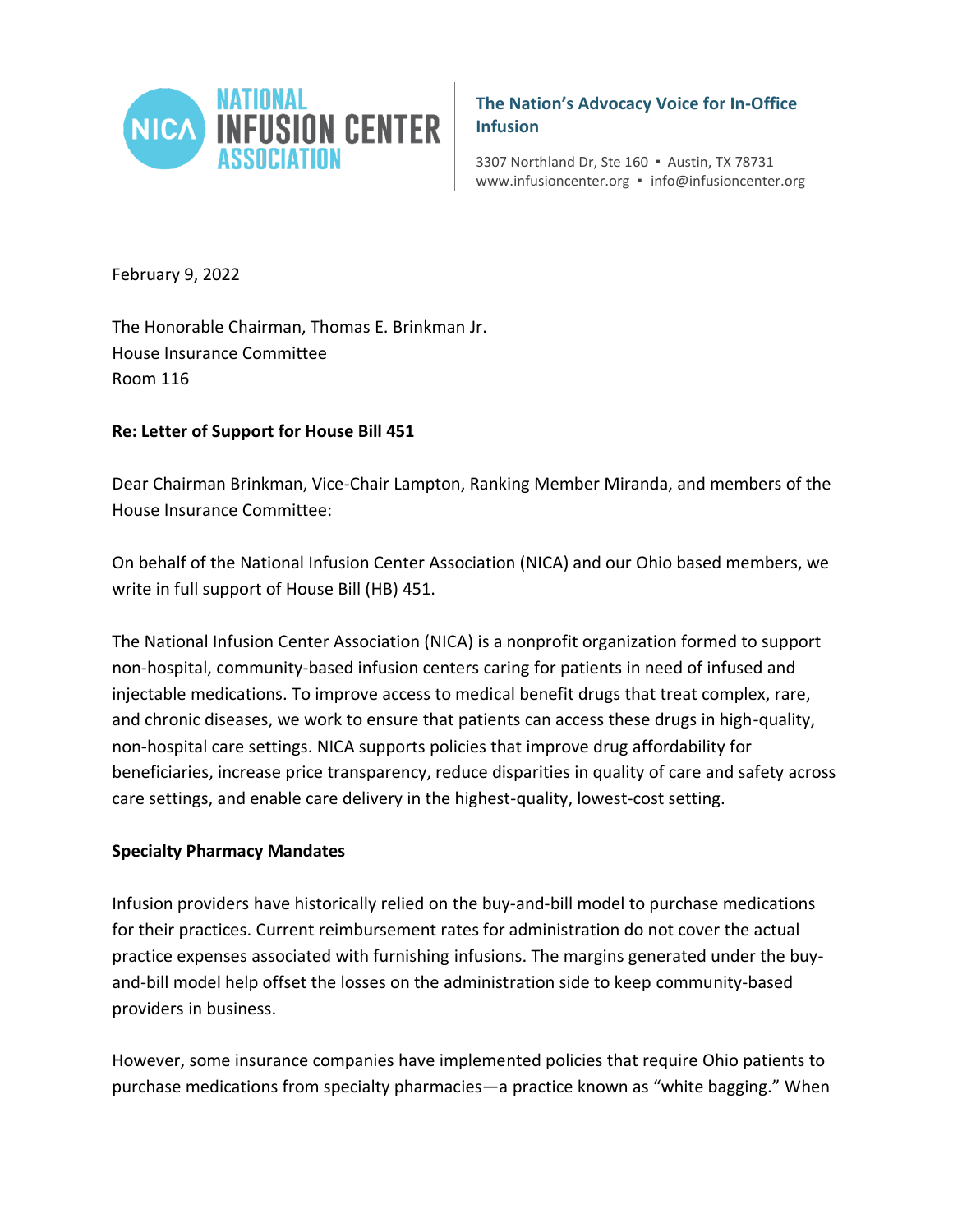

# **The Nation's Advocacy Voice for In-Office Infusion**

3307 Northland Dr, Ste 160 ▪ Austin, TX 78731 www.infusioncenter.org ▪ info@infusioncenter.org

a payor requires that a patient's medication be acquired from a specialty pharmacy, the drug is provided by a third-party pharmacy, generally one the payor is affiliated with, and the provider bills for administration only. If it is no longer financially viable for Ohio infusion centers to treat patients, infusion providers will no longer be able to offer their services to their long-standing patients who rely on them for consistent, local, and quality care.

*Specialty Pharmacy mandates add unnecessary waste and costs.* White bagging requires that patients pay for their medications before they receive them, and even before they are shipped to their providers' offices. If for any reason a patient is unable to receive their treatment, due to weight fluctuation or their condition has changed, that medication, which has already been paid for, is now wasted. By law, it cannot be returned, and it cannot be administered to another patient. It has already been paid specifically for and by the original patient. These medications cost thousands of dollars and wasting them is completely avoidable through the buy-and-bill model that infusion offices currently rely on. Additionally, for many of our providers, working with a specialty pharmacy has led to delays and disruptions in treatment schedules. Practices have reported receiving different quantities than what was ordered or experienced processing and shipping delays. These delays disrupt treatment for patients and cause serious health implications.

#### **House Bill 451**

NICA supports HB 451, which would prohibit specialty pharmacy mandates imposed by insurance companies. The legislation simply requires the mutual consent between a healthcare provider and an insurance company to allow "physician administered" drugs to be purchased through and prepared by the insurer's specialty pharmacy and then shipped to a healthcare provider.

Eliminating a healthcare provider's ability to buy and bill medications through the implementation of mandatory specialty pharmacy requirements will limit providers' ability to continue delivering consistent, high-quality care in a safe environment at a low cost. As such, **NICA urges the committee to advance HB 451, which would ensure healthcare providers the flexibility to obtain and administer complex provider-administered drugs to patients in a timely and cost-effective manner.**